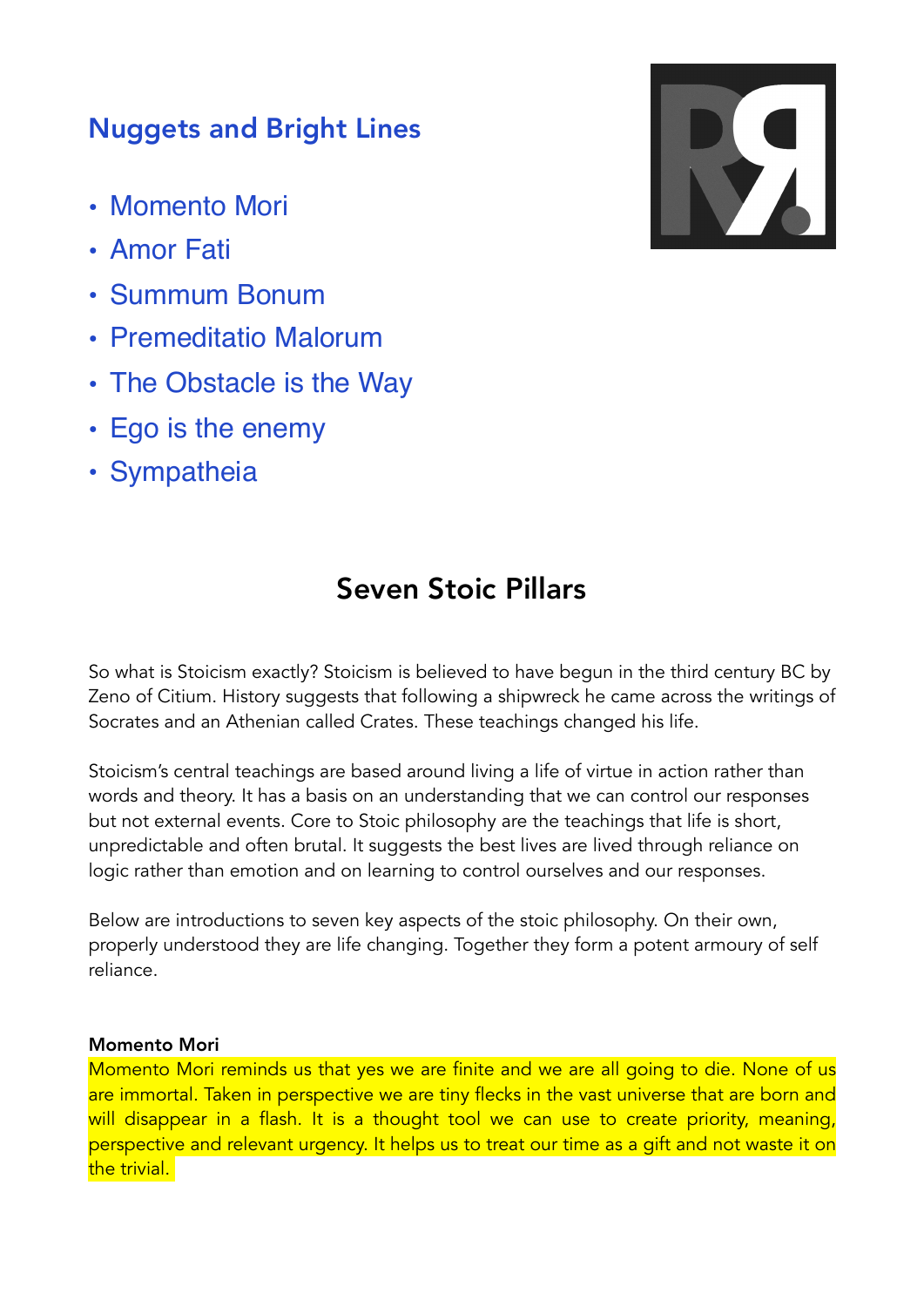Death, as we know it, seen in this way doesn't make life pointless but purposeful. Momento Mori should urge us on to create, do the best we can, be all we can, love with all our heart, experience all we are able and give everything we can. It's all a gift to us anyway. It is a grand aim to have zero regrets when the inevitable time comes.

## Amor Fati

Amor fati could be the ultimate key to a life of peace. It means to simply love your fate, to accept what life throws at you. If it is true that attitude is so vital then this is surely a significant part of that. How many of us can look back, not too far, if at all for some of us, to when we thought as young people, full of enthusiasm, that we could take on the world and do and be anything we wanted? A great attitude if I may say so. How many of us can recall the never ending battle against circumstance when it seemed that nothing happened as it should? Did we spend our time bemoaning and complaining? I can certainly and embarrassingly remember distinctly complaining, for extended periods, often about the same thing and telling the same sob story. People looked on, some walked away and others listened helplessly. Nothing changed except the story got more engrained in my mind, for the next time.

Amor fati changes all that. Loving your fate starts you on the road to a recognition that via this challenge is a better, evolved you, dependant of course on how you traverse the path. It at least keeps us quiet and stops the complaining as we look for the baby step of progress that can be found somewhere in it. Extremely difficult to do in brutal times. Easy to write about. Amor fati.

#### Summum Bonum

Simply meaning, the highest good. Originally credited to Cicero, the great Roman orator. It sums up beautifully a maxim of living a good life in that it quides us to just do what we consider to be the right thing at all times and let the consequences look after themselves. It allows detachment in its greatest form, allowing your life to be lead by virtue, no matter what. As Marcus Aurelius pronounced, just do the right thing. Not an easy thing to accomplish as a mortal human when our ego and desires are never far away working to create that which makes life easier at the expense of anything. It is likely a never ending battle but one that get's easier as we strengthen our resolve on each and every occasion. Summum bonum, the highest good.

# Premeditatio Malorum

Practicing the art of negative visualisation is a strange concept to those thrust into the world of positive thinking. It is a key facet of Stoicism that can allow us to cope better with the outcomes of life. I distinctly recall for many years refusing to consider anything but a wonderful outcome to anything I was involved in. All as a result of the teachings I was guided to, around being positive, controlling your mind and avoiding any negative thought. How I have changed and I suspect many do with experience of life. Murphy's Law, that states if something can go wrong, it probably will, is another way of putting it.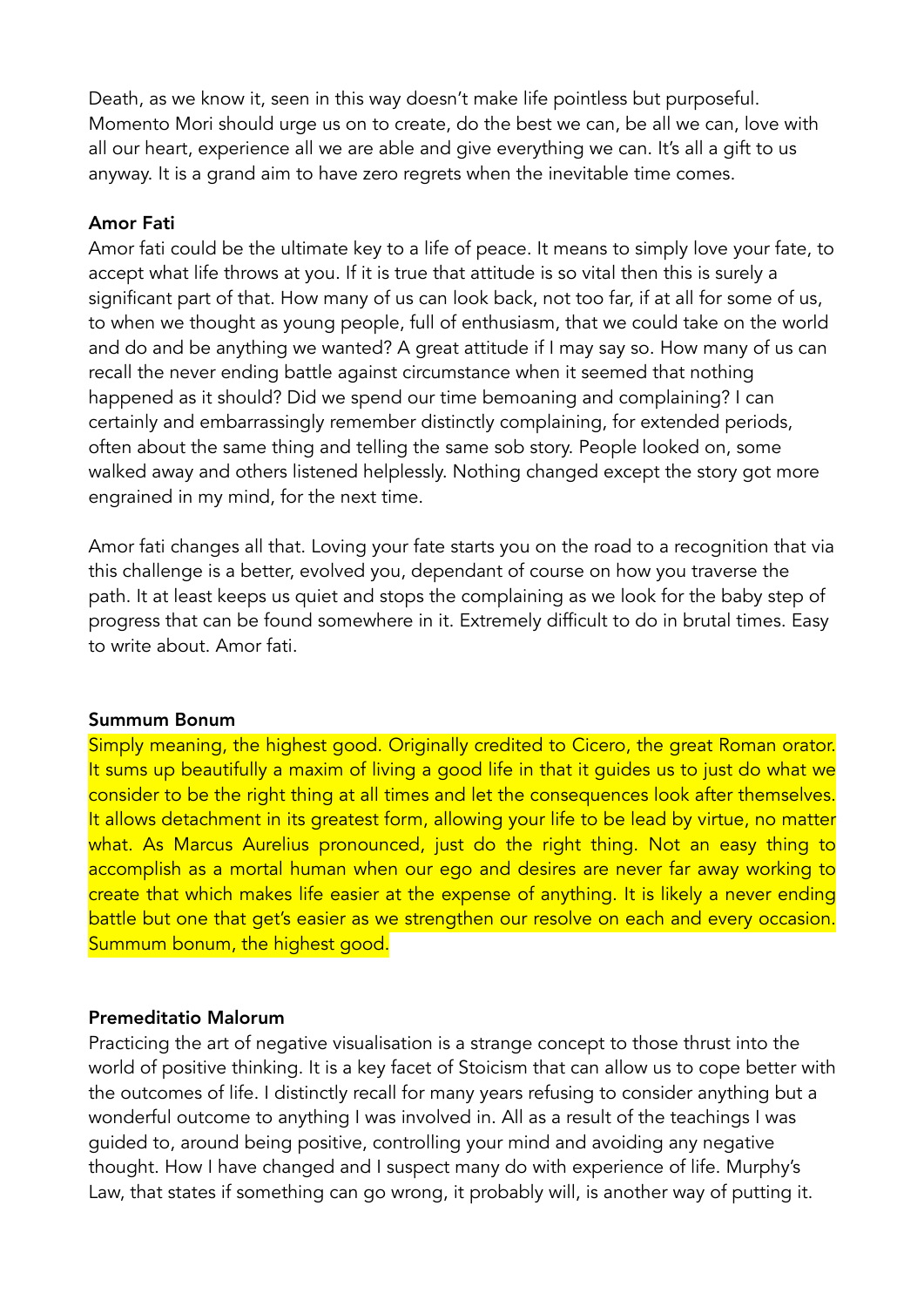So premeditatio malorum means we ought to consider having a realistic expectation and be prepared for all eventualities, specifically the tragic ones for these are the ones that can derail a person, sometimes for long periods of time. I do not believe there is a perfect answer of course to life's tragedies and losses. Nor do I think we can avoid being brought to our knees by life but having a pre thought out construct to work with has to be a little better than not.

It is a wise person who spends time rehearsing and considering plans and strategies to deal with an array of outcomes. Such an individual will, in all likelihood, be able to deal with these inevitable setbacks and recover that much better.

## The Obstacle is the Way

We all bemoan the apparent problems we encounter and secretly wish they were not there, or ask 'why me?' Ryan Holiday, in his book 'The Obstacle Is The Way', implores us to adopt a different stance. He wisely states that the things we encounter, we do so, because they are invited on to our path. Only by negotiating them will we grow and be able to move on. By fighting them, which includes complaining and avoiding, we sign up to remaining painfully where we are. It would be good advice to note that should the problem disappear as we are hoping it will, rest assured another one of a similar nature will reappear for us. Is the lesson for their existence becoming clear?

These obstacles, which we often do not recognise, are there for us. Pain in some form will be part of it, suffering however is a choice. Negotiate and defeat this piece of the jigsaw, in your own way and lo and behold, the next will appear. The difference being that your approach to the obstacle will determine how you exit. The person you exit as will be different to the one you entered as. The next obstacle will be appropriate to where you are and so it goes on.

# Ego is the enemy

Ryan's book, 'Ego Is The Enemy', covers in detail many facets of how we get undone and deceived by this thing we call ego. We all have this innate drive for self preservation and achievement. This is without question and denying it is futile. We need, it appears, to constantly look at balancing and checking these drives so that we can live successfully in social harmony. Allowing them to go unchecked is a road to eventual disaster. The effects of our ego manifest in many ways, not all of them by any means obvious. It will sabotage us in subtle ways to get its needs met and is likely a lifetime's work to overcome its tyranny. Recognising its existence in your life is a great start. Someone once told me that egoism is the strangest disease in the world, as it makes everyone sick except the person who has it. That seems pretty near to the mark.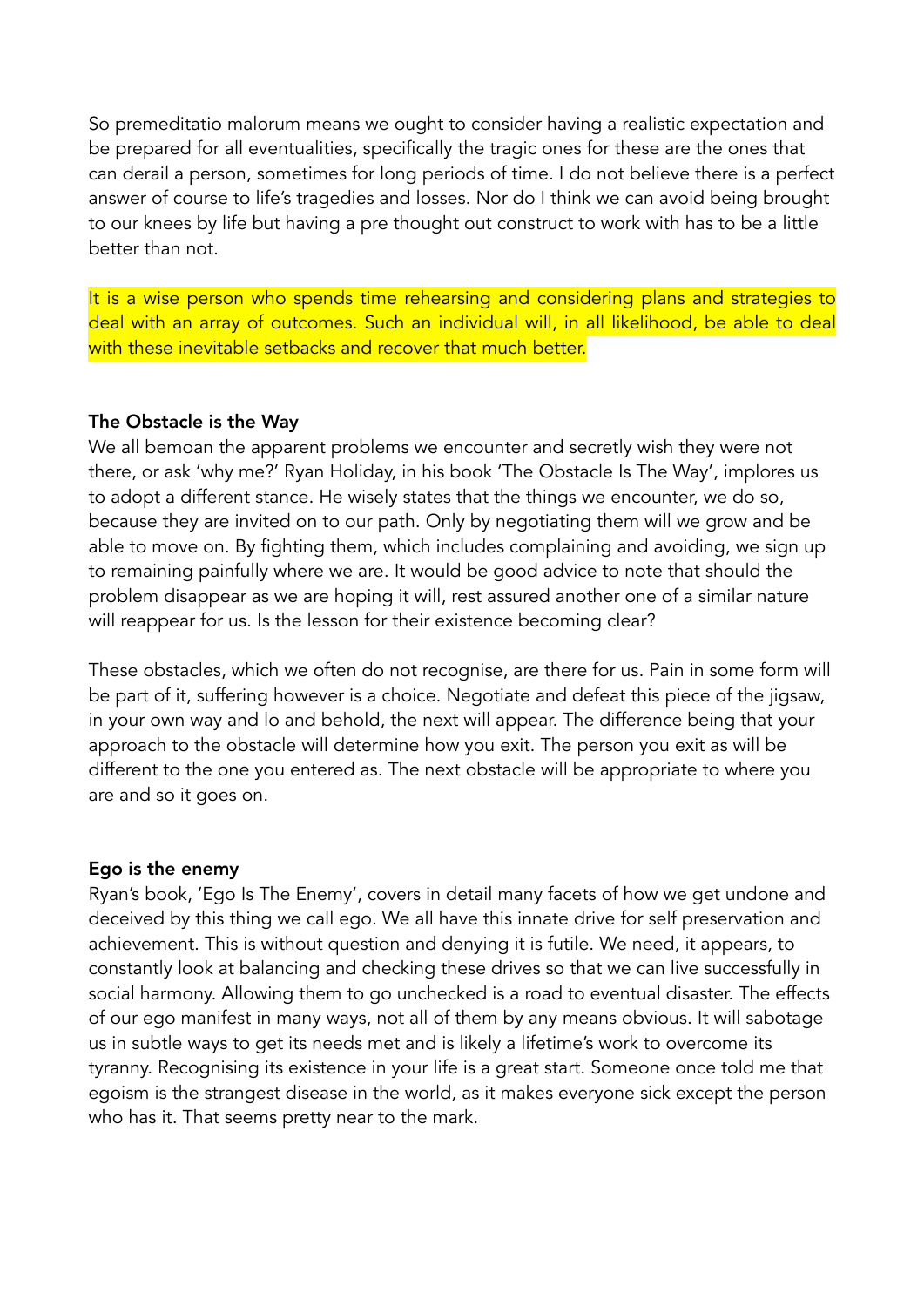## Sympatheia

"... therefore never send to know for whom the bells tolls; it tolls for thee."

We are all one, fragments of the same whole. What benefits one, benefits all and what diminishes one diminishes all. Such maxims sound great but are hard to comply with in the heat of the day, when decisions and short term gains are at stake. Sympatheia reminds us, as Marcus Aurelius wrote, of the interdependence and interconnectedness of all things and how we will be better for remembering this and acting in accordance with it. It is closely linked to the previous pillar, being almost it's polar opposite. A rising tide raises all ships, tells the same story.

In our current age where such issues as climate change and the imbalance of wealth are questions that should force us all to think deeply, this pillar should be a beacon of hope. Living so that a few continue to benefit in the short term leaving many to suffer the consequences of an impoverished planet and opportunities is not the way of sympatheia. There are rarely quick or easy solutions when things need turning round and people have to change. The alternative, however is not worth long consideration. The underlying principle dictates it will be worse for us all.

So there we have what I have termed The Seven Stoic Pillars. The inspiration behind all of this is primarily down to Ryan Holiday and his recommended writings on Stoicism. I personally consider these principles and ideas significant ideals to adopt. They make sense and are simple. You can plan to improve in one of the areas at a time as an idea and integrate them into your life. I am sure they will only have a profoundly positive effect.

\_\_\_\_\_\_\_\_\_\_\_\_\_\_\_\_\_\_\_\_\_\_\_\_\_\_\_\_

# The Author

*Rob is a UEFA qualified coach with a League Managers Association qualification and a science and medicine background. He has worked in the football industry in Europe, USA, Asia and Africa; at International, Premiership, League, Non-League and grass roots levels with both World Cup and European Championship experience.* 



| Website  | https://www.robryles.co.uk/                   |
|----------|-----------------------------------------------|
| Podcast: | https://apple.co/2OaaMRh                      |
| Patreon  | https://www.patreon.com/robryles              |
| Facebook | https://www.facebook.com/Leader.Manager.Coach |